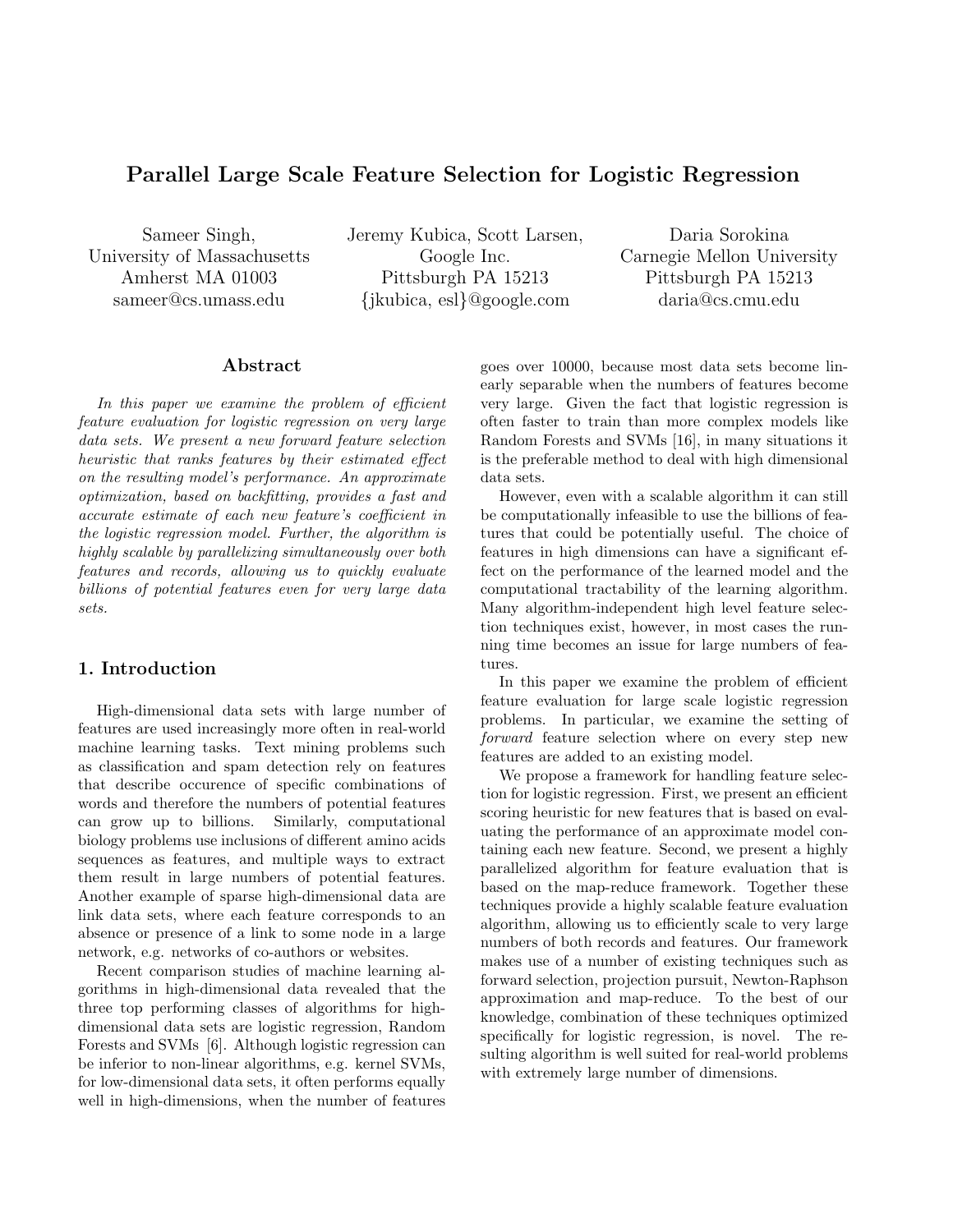#### 1.1. Logistic Regression

Logistic regression is a simple model for predicting a probability of event and is often used for binary classification. When the possible outcomes are coded as 0 and 1, we can train the logistic regression model that will predict the probability of the second event.

Assume that we have a data set  $\{(\vec{x}_i, y_i)\}, 1 \leq i \leq$ N, where  $\vec{x}_i$  are the vectors of input feature values and  $y_i \in \{0, 1\}$  are binary response values. Logistic regression represents log odds of the event as a linear model:

(1.1) 
$$
log\left(\frac{p}{1-p}\right) = \vec{\beta} \cdot \vec{x}
$$

Here p is the predicted probability  $P(y = 1)$ , and  $\vec{\beta}$  is the vector of model parameters. It is equivalent to the following representation of p:

(1.2) 
$$
p = P(y = 1) = f(\vec{x}, \vec{\beta}) = \frac{e^{\vec{\beta} \cdot \vec{x}}}{1 + e^{\vec{\beta} \cdot \vec{x}}}
$$

Therefore the model is completely defined by the vector of parameters  $\vec{\beta}$ . These parameters are usually learned by maximizing the data's loglikelihood: (1.3)

$$
L(\mathbf{X}, \vec{\beta}) = \sum_{i=1}^{N} \left( y_i \ln f(\vec{x}_i, \vec{\beta}) + (1 - y_i) \ln(1 - f(\vec{x}_i, \vec{\beta})) \right)
$$

Since there is no closed form solution to this maximization, the standard approach to solving it is to use an iterative algorithm such as Newton Raphson [13]. Although at the end we will converge to a very good approximation of the optimal solution, it can be a relatively time consuming process.

For the rest of the discussion we assume that the values of  $\vec{x}$  are binary or continuous. For general categorical attributes, we use the standard technique of exploding the attributes into disjoint binary attributes. Thus an arity  $k$  feature becomes  $k$  disjoint binary features that form a logical grouping, called a feature class.

# 1.2. Forward Feature Selection

The goal of feature selection is to find a subset of features that produces the best<sup>1</sup> model  $f(\vec{x})$  for

the data set  $\{(\vec{x}, y)\}\$ . A naive approach for a set of D possible features would simply learn models for all  $2^D$  possible combinations of features and directly evaluate their performance. However, the cost grows exponentially with the number of features and this method becomes completely unfeasible for even small feature sets.

Forward feature selection [22] is a heuristic that significantly reduces the number of models that we need to learn. We begin with an empty model and then on each iteration of the algorithm we choose a feature that gives the best performance when added to the current set of features. We refer to the process of selecting the best feature to add in an iteration of forward feature selection as forward feature evaluation. This means that on d-th iteration we need to build  $D - d - 1$  models, where D is the original number of features, and the overall number of models to build and evaluate becomes quadratic. It is better than exponential, but the complexity is still very high when all  $\beta$  coefficients in every model are learned by a complex iterative method.

In addition to being a successful technique for feature selection as data preprocessing step, i.e., selecting the most useful subset from a large set of existing features, forward feature evaluation also has practical importance for the design of new features. Given the fact that often the number of possible new features is very large, it is important to have a fast way to estimate how useful they will be if introduced to the existing model. This is especially important in many real-world cases where adding new features to the data set may be expensive or labor intensive. In such cases forward feature evaluation can act as a quick filter on the features' effectiveness.

### 1.3. Paper Organization

The paper proceeds as follows: in §2 we present Single Feature Optimization (SFO), a new heuristic for feature evaluation that estimates the effect of new features on the model performance. We measure the effectiveness of new features by quickly learning an approximate model containing this feature and estimating the resulting change on a given performance metric. Further, in §3 we introduce an approach for parallelizing this and other feature-wise evaluation methods, allowing these methods to scale to large numbers of records and features. §4 shows an extensive evaluation of our technique on a number of artificial and real data sets. We also provide comparison with the results of other feature selection methods. We review related work in §5 and conclude in §6.

 $\overline{1_{\text{In}}\text{ compliance}}$  with the logistic regression framework in this paper we focus primarily on defining "best" as the model with the maximum likelihood on the training or test set. However, the techniques described in the paper can easily be adapted to other scoring measures.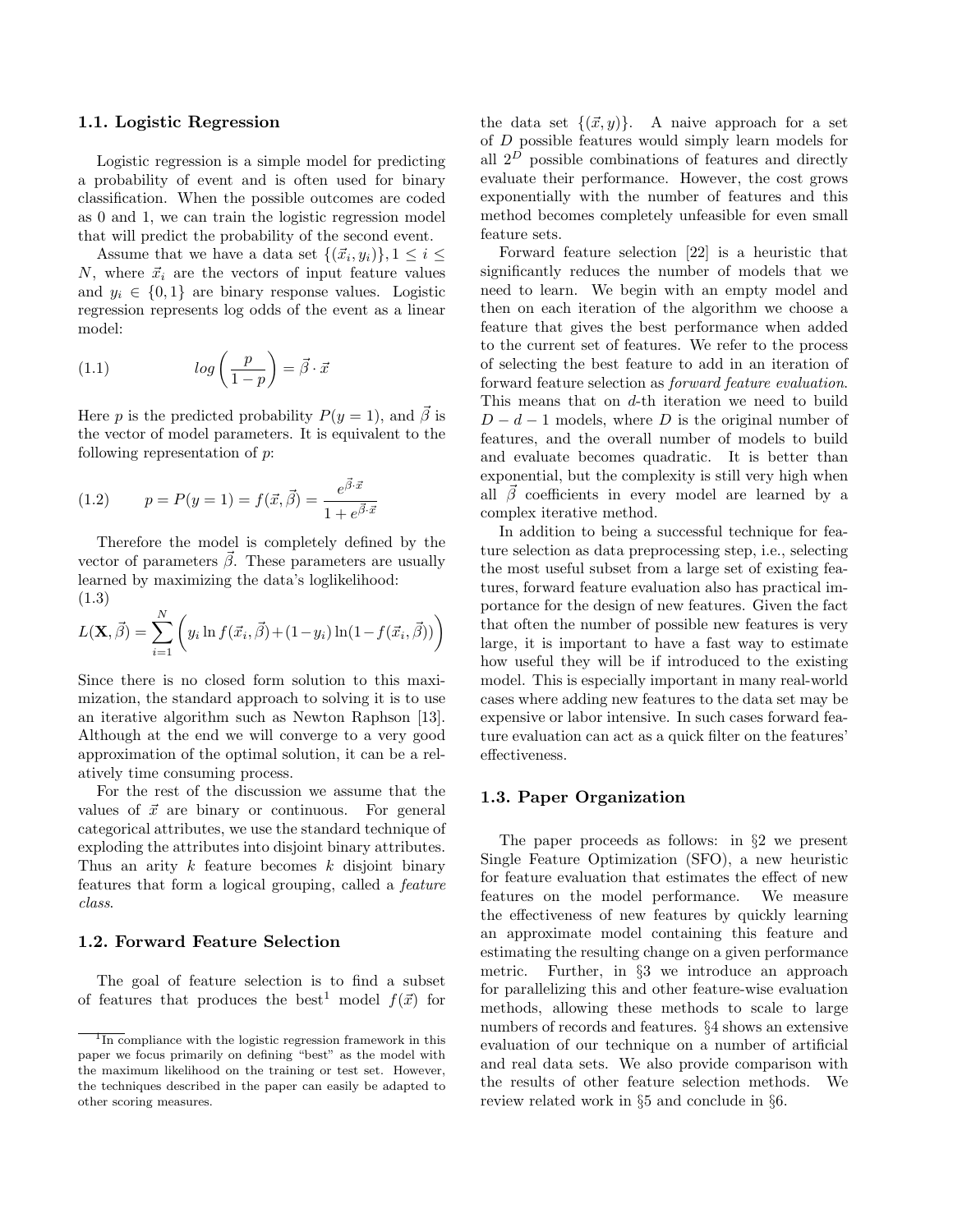### 2. Evaluating the Features

Ideally we would like to evaluate each new feature by learning and evaluating a new model containing this new feature. However, as described above, this presents a computational challenge. For even moderate data set sizes and numbers of features, this may not be feasible.

In order to speed up the evaluation of a single feature we use the following heuristic: we retain coefficients from the current best model and optimize only the coefficient of the new feature  $\beta'_d$ . This produces an approximate model that can be evaluated. This way we would create  $D - d - 1$  approximate models on each iteration of forward selection. After evaluating them to choose the best feature (or group of features) to add, we rerun the full logistic regression to produce an exact model that includes the newly added feature(s). We begin with this exact model for the next iteration of features selection, so the approximation error does not add up. As we rerun logistic regression only once on each iteration, we need to solve it now only  $D$  times — linear as opposed to quadratic.

### 2.1. Single Feature Optimization (SFO)

We can quickly learn an approximate model by limiting the optimization to only the new features. We hold the previous model parameters constant and perform a one dimensional optimization over the new coefficient. For each new feature  $x'_d$ , we compute an estimated coefficient  $\beta'_d$  by maximizing the loglikelihood with the new feature:

$$
(2.4)
$$

$$
\underset{\beta'_d}{\operatorname{argmax}} \sum_{i=1}^{N} \left( y_i \ln f_d(\vec{x}_i, \vec{\beta}) + (1 - y_i) \ln(1 - f_d(\vec{x}_i, \vec{\beta})) \right)
$$

where  $f_d(\vec{x}_i, \vec{\beta})$  denotes the logistic function over the original feature vector and the new feature:

(2.5) 
$$
f_d(\vec{x}_i, \vec{\beta}) = \frac{e^{\vec{\beta} \cdot \vec{x}_i + x'_{id}\beta'_d}}{1 + e^{\vec{\beta} \cdot \vec{x}_i + x'_{id}\beta'_d}}
$$

This optimization is based on a single iteration of backfitting [5] or projection-pursuit regression [12]. We call this heuristic Single Feature Optimization or SFO.

There are a variety of optimization approaches that we could use to solve Equation 2.4. We use Newton's method to solve:

(2.6) 
$$
\frac{\partial L}{\partial \beta'_d} = 0
$$

We start at  $\beta'_d = 0$  and iteratively update  $\beta'_d$  using the

standard update:

(2.7) 
$$
\beta'_d = \beta'_d - \frac{\frac{\partial L}{\partial \beta'_d}}{\frac{\partial^2 L}{\partial \beta'^2_d}}
$$

until convergence. In the case of optimizing the loglikelihood in (2.4) the derivatives simplify to:

(2.8) 
$$
\frac{\partial L}{\partial \beta'_d} = \sum_{i=1}^N x'_{id}(y_i - f_d(\vec{x}_i, \vec{\beta}))
$$

(2.9) 
$$
\frac{\partial^2 L}{\partial \beta_d^2} = -\sum_{i=1}^N x_{id}^{\prime 2} f_d(\vec{x}_i, \vec{\beta}) (1 - f_d(\vec{x}_i, \vec{\beta}))
$$

It is important to note that this technique of optimizing along a single feature can also be used with other objective functions. As a very simple example we can add  $L_2$ -regularization to the above method by just including a penalty term in (1.3) and thus compute  $\beta'_d$ to maximize:

 $-\lambda \beta_d^{\prime 2}$ 

$$
\sum_{i=1}^{N} (y_i \ln f_d(\vec{x}_i, \vec{\beta}) + (1 - y_i) \ln(1 - f_d(\vec{x}_i, \vec{\beta})))
$$

and using the modified derivatives:

(2.11) 
$$
\frac{\partial L}{\partial \beta'_d} = \sum_{i=1}^N x'_{id}(y_i - f_d(\vec{x}_i, \vec{\beta})) - 2\lambda \beta'_d
$$

$$
(2.12) \quad \frac{\partial^2 L}{\partial \beta_d^2} = -\sum_{i=1}^N x_{id}^{\prime 2} f_d(\vec{x}_i, \vec{\beta})(1 - f_d(\vec{x}_i, \vec{\beta})) - 2\lambda
$$

More generally, we could directly optimize a completely different metric, such as squared error. For consistency and simplicity, unless otherwise noted, we focus on optimizing unpenalized loglikelihood throughout this paper.

The obvious drawback of such single feature optimization is that we are not relearning the remaining coefficients. Therefore we may underestimate the performance of the new model on training set metrics. Despite this potential drawback, this limit optimization still can provide a strong signal. In particular, this approximation can equivalently be viewed as learning a single feature model to correct the previous logistic model.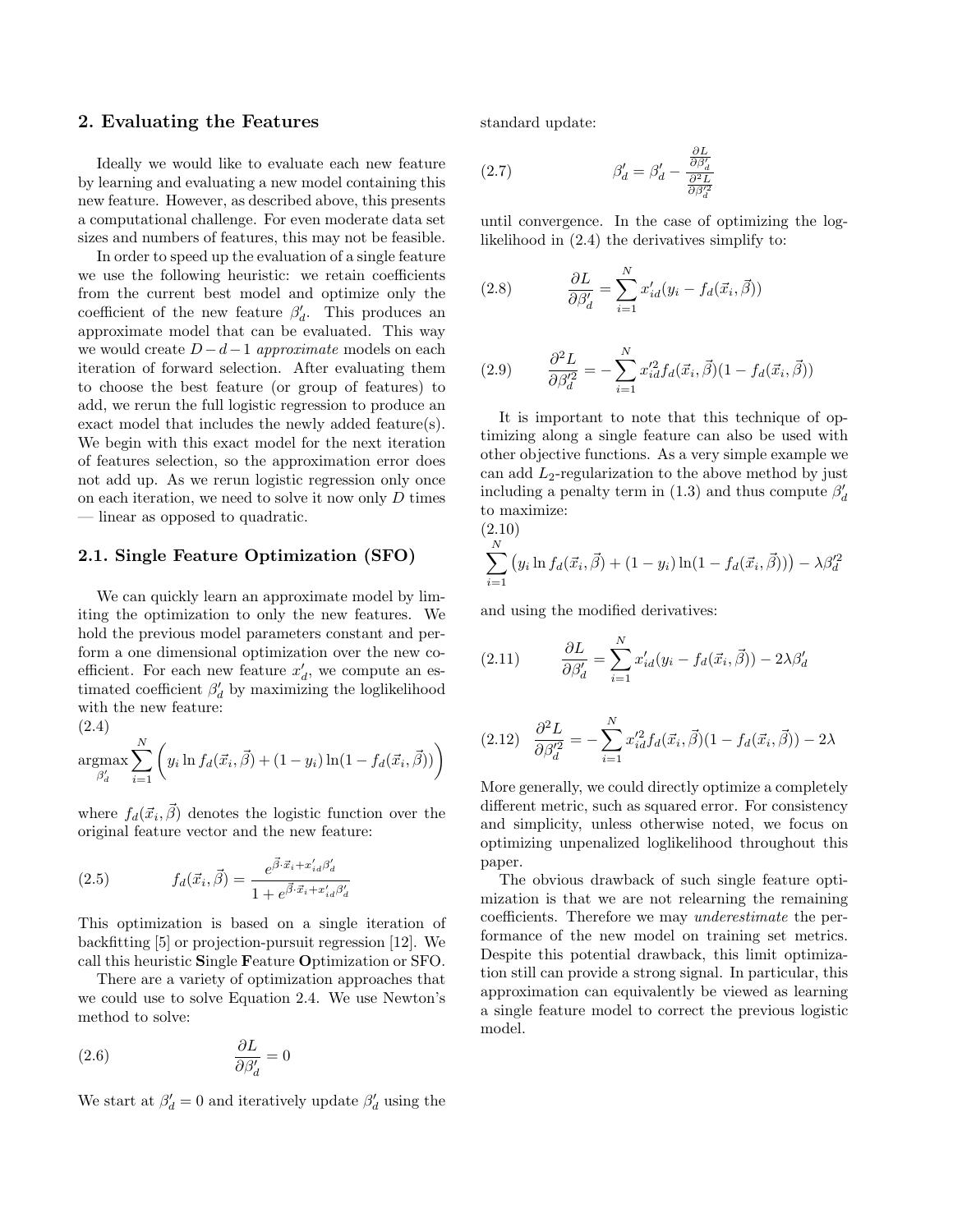#### 2.2. Feature Class Optimization

Many real-world problems contain categorical attributes that can be exploded into a series of disjoint binary features. It is important to note that such explosions are particularly well suited for the single feature optimization described above.

Features from a single feature class are by definition disjoint. Since we are holding all of the other coefficients fixed, we can optimize each feature independently and later combine the resulting coefficients to form a complete model. Further, each of these optimizations only needs to run over those records containing the relevant feature. For an arity A categorical attribute that has been exploded into  $\vec{x}' = {\vec{x}'_1, \dots, \vec{x}'_A}$  we estimate  $\vec{\beta}' = {\vec{\beta}'_1, \ldots, \vec{\beta}'_A}$  by maximizing: (2.13)

$$
\sum_{i:x'_{id}=1} \left( y_i \ln f_d(\vec{x}_i, \vec{\beta}) + (1 - y_i) \ln(1 - f_d(\vec{x}_i, \vec{\beta})) \right)
$$

independently for each  $0 \leq d < A$ . Thus we can trivially break the problem of evaluating large arity categorical attributes into a series of smaller independent optimizations.

#### 2.3. Scoring the Features

Once we have the approximate model containing the features in the new feature class  $\vec{\beta}^+ = {\{\vec{\beta}, \vec{\beta}'_1, \dots, \vec{\beta}'_A\}}$ , it is trivial to use it to compute standard performance metrics such as log-likelihood, AUC, or prediction error. Thus we can score the new feature class by the directly evaluating the approximate model.

#### 2.4. Faster Optimization with Histograms

As the number of training records increases even the the one dimensional optimization described in § 2.1 can require a non-trivial amount of computation. During each step of the Newton's method, we are required to run through all records containing an attribute. For binary or exploded categorical attributes can further reduce this cost by using an approximate optimization based on histograms.

Instead of performing the optimization directly from the records, we can form a histogram over predicted probabilities and use this as the basis of our approximation. We store two histograms with an equal number of B bins for each attribute, binned on the predicted probabilities of the base model. Each bin b tracks the number of records falling into a given range of predicted probabilities  $N_b$  and the number of those records that also have positive outcomes  $N_b^+$ . Along with the

counts, it is trivial to store the original activation value  $a = \beta' \cdot \vec{x}$  that would have produced the midpoint probability of that bin  $p_b$ :

$$
(2.14) \t\t a_b = \log\left(\frac{p_b}{1 - p_b}\right)
$$

From the activation we can compute the modified predicted probability accounting for the new attribute:

(2.15) 
$$
p'_b = \frac{e^{a_b + \beta'_d}}{1 + e^{a_b + \beta'_d}}
$$

Thus we only need to perform the optimization over the bins in the histogram, using the modified derivative computations:

(2.16) 
$$
\frac{\partial L}{\partial \beta'_d} = \sum_{b=1}^B N_b^+ - p'_b \cdot N_b
$$

(2.17) 
$$
\frac{\partial^L}{\partial \beta_d^2} = -\sum_{b=1}^B N_b \cdot p'_b \cdot (1 - p'_b)
$$

This approximation brings the computational cost of each iteration of Newton's method from  $O(N)$  down to  $O(B)$ . This can be a significant savings for problems with a large number of records where  $N \gg B$ . The space and time costs of the histograms can be kept low by using a sparse representation and an efficient binning scheme.

The use of histograms introduces an explicit tradeoff between model accuracy and computational cost. Increasing the number of bins provides a more accurate representation of the probability distribution, but also increases the cost of computing the Newton's step over these bins. The appropriate tradeoff and value of B depends on the problem constraints, number records, and distributions of the values of  $\beta'_d$ . A full analysis of the tradeoffs is outside the scope of this paper. However, it is easy to empirically examine the tradeoffs on a particular data set by varying  $B$  and computing the change in both the estimated coefficients and the algorithm's running time.

# 3. Parallelization

In order to scale up to very large data sets, in terms of both records and potential features, we can parallelize the feature evaluation algorithm. In particular, we developed the SFO evaluation algorithm in the context of the map-reduce framework [8]. As described below, the map-reduce framework consists of two distinct phases, mapping and reducing, which parallelize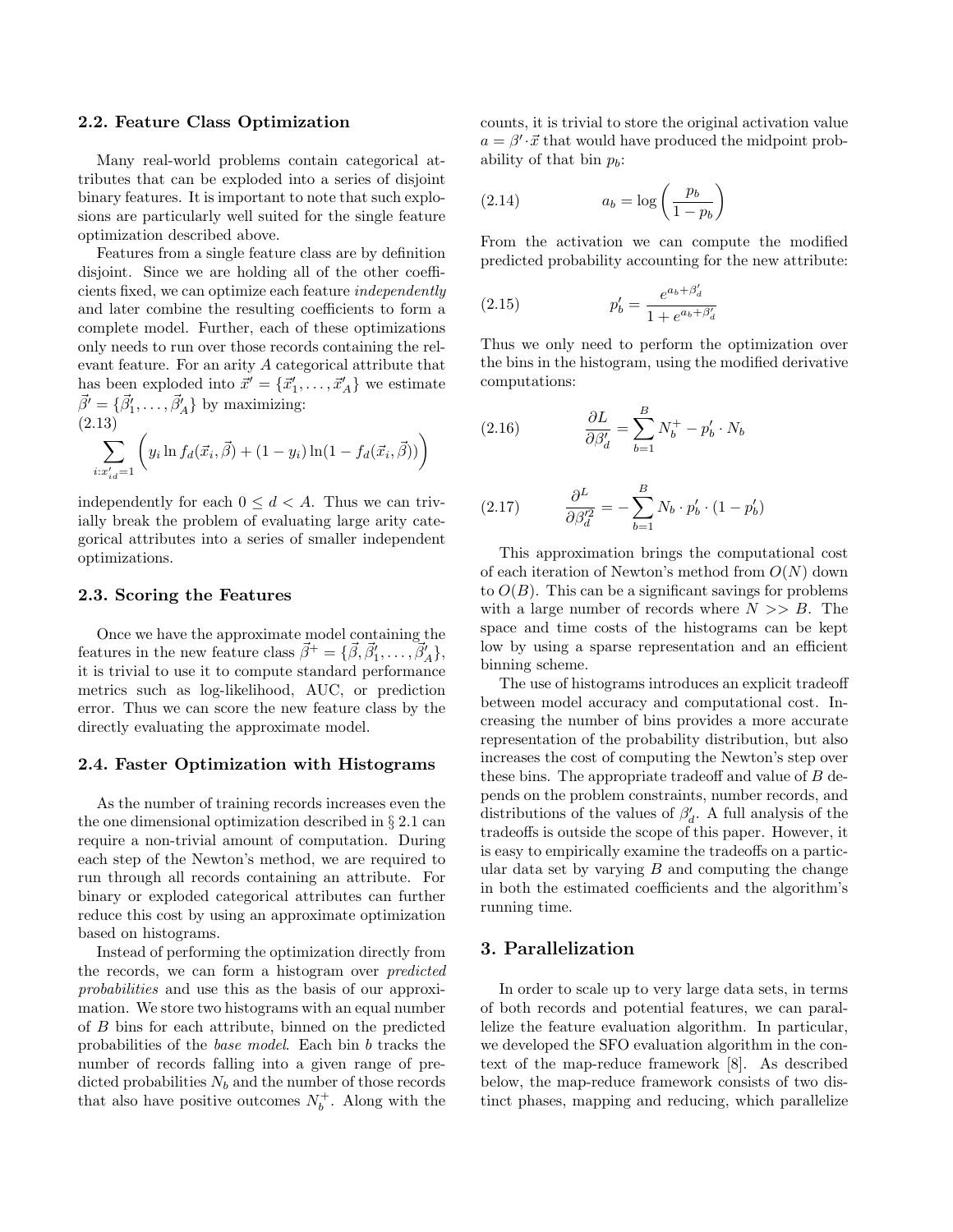

**Figure 1. Conceptual data flow of the feature evaluation map-reduce with 3 input data blocks and 2 features. In the mapping stage separate processors operate on blocks of** training data  $(\vec{x_i}, y_i, \vec{x}'_i)$  to produce intermedi**ate data records** (y<sup>i</sup> , pi) **for each new feature** in the record  $\vec{x}_i'$ . In the reduce phase separate **processors operate on each of the intermediate data sets, computing estimated coeffi**cients for the new features  $\beta_d'$ .

the computation over the training records and potential features respectively.

The SFO map-reduce algorithm, illustrated in Figure 1 and code given in Figure 2, consists of three steps:

- 1. Mapping Phase (parallel over records): Iterate over the training records  $(\vec{x}_i, y_i, \vec{x}'_i)$ , computing which new features occur in  $\vec{x}'_i$  and the predicted probability of the current model  $p_i = f(\vec{x}_i, \vec{\beta}).$ Each new feature present in the input record produces an intermediate data record  $(x'_{id}, y_i, p_i)$ . These intermediate records are aggregated in disjoint sets for each new feature.
- 2. **Reduce Phase** (*parallel over features*): For each feature being evaluated  $\beta_d'$  use the corresponding outputs of the mapping phase,  $(x'_{id}, y_i, p_i)$ , to compute an estimated coefficient  $\beta'_d$  as in § 2. We can also aggregate estimated changes in training set loglikelihood by using the estimated coefficients.
- 3. Post-processing: Aggregate the coefficients for all features in the same feature class.

Since the features are always treated independently up to the post-processing phase, we can also use this algorithm to evaluate many different non-disjoint feature

MapFunction( $\{X, \vec{y}\}, \vec{\beta}$ ) **Input:** A data block  $\{X, \vec{y}\}\$ and model  $\vec{\beta}$ . **Output:** Intermediate data sets  $T_d \forall d$ . 1 FOR each  $\{\vec{x}_i, y_i, \vec{x}'_i\}$  in  $\{\mathbf{X}, \vec{y}\}$ : 2  $p_i = f(\vec{x}_i, \vec{\beta})$ 3 FOR each  $x'_{id} \in \vec{x}'_i$ : 4 Store  $(y_i, p_i)$  in the intermediate data  $T_d$ 5  $T_d = T_d \cup (x'_{id}, y_i, p_i)$  $\textbf{ReduceFunction}(T_d)$ **Input:** An intermediate data set  $T_d$ . **Output:** Estimated coefficient  $\beta'_d$ . 1  $\beta'_d = 0$ 2 Until convergence of  $\beta_d$ :  $\frac{\partial L}{\partial \beta'_d} = \frac{\partial^2 L}{\partial \beta'^2_d} = 0$ 3 4 FOR each  $(x'_{id}, y_i, p_i) \in T_d$ : 5  $a_i = \log\left(\frac{p_i}{1-p_i}\right)$ 6  $p'_i = \frac{e^{a_i + \beta'_d}}{1 + e^{a_i + \beta'_d}}$  $\begin{array}{l} \rho_i = \frac{1}{1+e^{a_i+\beta_d'}}\ \frac{\partial L}{\partial \beta_d'} = \frac{\partial L}{\partial \beta_d'} + (y_i - p_i')x_{id}'. \end{array}$ 7 8  $\frac{\partial^2 \tilde{L}}{\partial \beta_d^{\prime 2}} = \frac{\partial^2 \tilde{L}}{\partial \beta_d^{\prime 2}} - p_i'(1-p_i')x_{id}^{\prime 2}$ 9  $\beta'_d = \overset{\circ}{\beta'_d} - \frac{\partial \overset{r}{L}}{\partial \beta'_d} / \frac{\partial^2 L}{\partial \beta'^2_d}$ 

**Figure 2. The map-reduce SFO algorithm.**

classes in a single run. This allows us to trivially explore many potential feature classes in parallel.

The running time of the mapping phase is approximately  $O(\frac{N \cdot D_{\text{max}}}{C})$  where  $N$  is the number of records,  $D_{\text{max}}$  is the maximum number of features active in any record, and  $C$  is the number of machines used. Simiarly, the running time of the reduce phase is  $O(\frac{N_{\text{max}}\cdot D}{C})$  where  $N_{\text{max}}$  is the maximum number of records containing a single new feature. In real world systems there is also a (non-trivial) constant permachine start up cost that bounds the contribution of adding more machines.

We can also use the same framework to compute test set metrics with a second map-reduce-based algorithm. In this case the algorithm knows the estimated coefficients  $\vec{\beta}'$  and the phases become:

- 1. Mapping Phase (parallel over records): Iterate over the test records  $(\vec{x}_i, y_i, \vec{x}'_i)$  and for each new feature  $\vec{x}'_{id}$ : compute the predicted probabilities under the old model  $p_i = f(\vec{x}_i, \vec{\beta})$  and the new model  $p'_{id} = f_d(\vec{x}_i, \vec{\beta}^+)$ .
- 2. Reduce Phase (parallel over features): For each feature being evaluated  $\beta'_d$  use the model with and without the new coefficient to compute the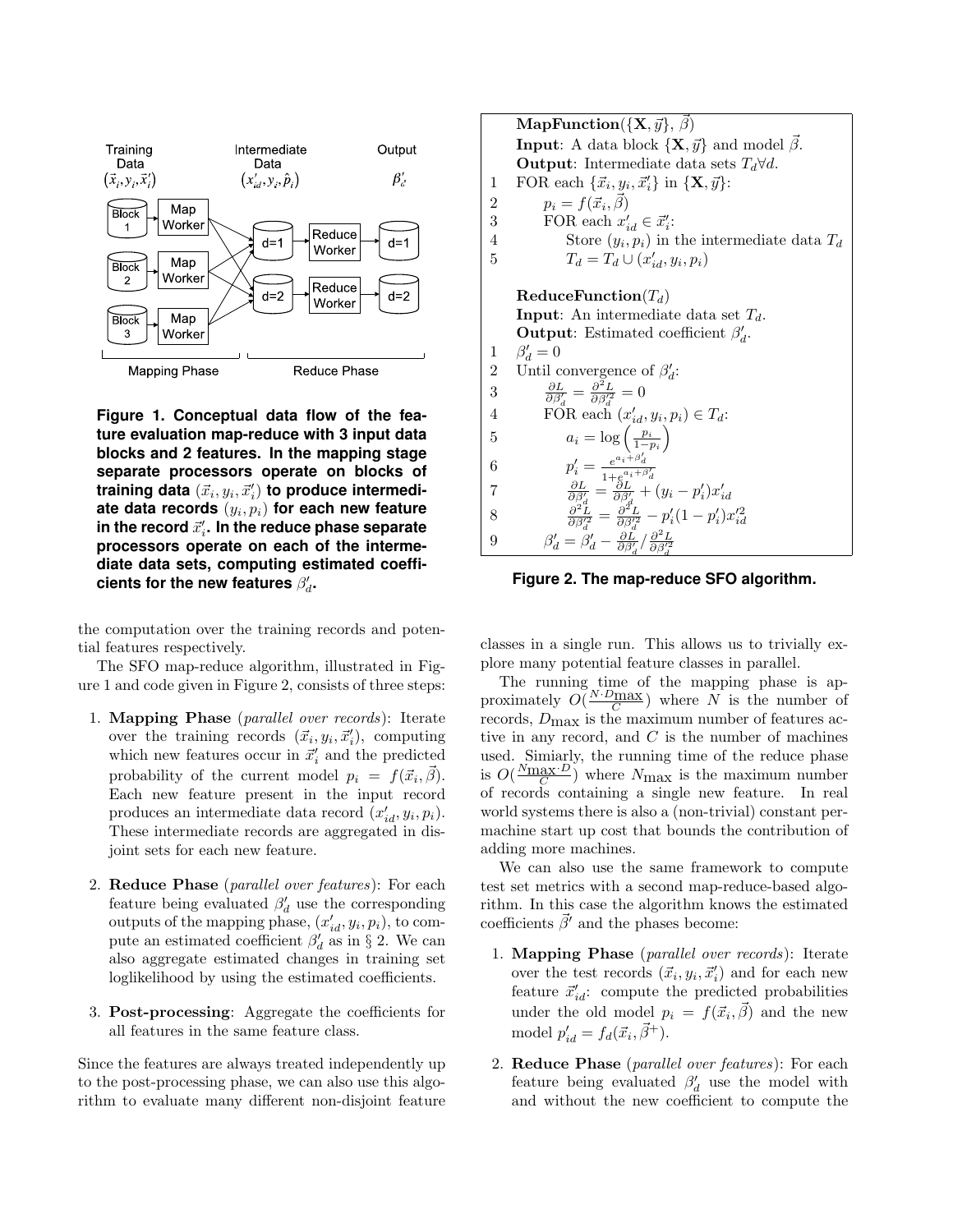difference in score.

3. Post-processing: Aggregate the score changes for all features in the same feature class.

Finally, it is important to note that this framework can also be applied to other feature evaluation methodologies. For example, we applied the gradient based approach of Perkins et al. [20]. In this case the mapping phase iterates over the records computing the gradient for each active feature. The reduce phase aggregates these gradients to produce the overall gradient for each feature.

# 4. Experimental Results

The feature evaluation problem can be rephrased as follows. Let the base data set be the data set containing some of the feature classes  $(F_B)$  from the complete set of features  $(F)$ . Additional features  $(F_E = F - F_B)$ have to be evaluated, and the most useful feature from  $F_E$  has to be selected for inclusion into the model. We conducted a series of experiments to test SFO's effectiveness in determining which feature class to add to a current model. Because we are specifically interested in efficiently approximating the performance of a single step of forward feature selection, our experiments focus on the task of adding one new feature.

For a baseline comparison we used the standard forward selection wrapper method: retrain the entire model with the new feature. This allows us to compare the SFO approximation with the full forward selection wrapper method. We used a publicly available IRLS logistic regression package<sup>2</sup> to learn the base model and the full retrained models [16]. The classifier is retrained on data with features  $F_B + f_i$  (where  $f_i$  is a single feature class from  $F_E$ ). The feature classes  $f_i$  are then ranked according to performance of the resulting classifier. For some experiments, we also compare our evaluation with the gradient method proposed by Perkins et. al., which ranks the feature classes according to their gradient on the training set [20].

### 4.1. Simulated Data

We first tested the different feature selection algorithms on simulated data from random logistic models. The goal of the experiments is to find the single new relevant feature within a set of irrelevant features. Thus the models were created using a number of relevant base features,  $F_B$ , with  $|\beta| \in [0.2, 1.5]$ , one relevant experimental feature with  $|\beta| \in [0.2, 1.5]$ , and a number of

|         |       | Training Set |            |    | Test Set    |     |
|---------|-------|--------------|------------|----|-------------|-----|
| $ F_B $ | $F_I$ | <b>IRLS</b>  | <b>SFO</b> | GD | <b>IRLS</b> | SFO |
| 50      | 5     | 17           | 17         | 17 | 15          | 14  |
| 50      | 10    | 16           | 15         | 13 | 12          | 9   |
| 50      | 50    | 16           | 11         | 11 | 12          | 10  |
| 50      | 100   | 18           | 16         | 14 | 17          | 14  |
| 50      | 200   | 18           | 18         | 11 | 9           | 10  |
| 50      | 500   | 13           | 13         | 9  | 9           | 5   |
| 1       | 50    | 18           | 19         | 13 | 15          | 14  |
| 5       | 50    | 19           | 17         | 15 | 13          | 10  |
| 10      | 50    | 16           | 11         | 11 | 12          | 10  |
| 20      | 50    | 18           | 17         | 14 | 14          | 12  |
| 50      | 50    | 14           | 12         | 12 | 11          | 6   |
| 100     | 50    | 12           | 10         | 10 | 7           | 6   |

**Table 1. Performance of the feature selection** algorithms as the number of base  $F_B$  and irrelevant  $F_I$  features increase. Performance **is the number of runs, out of 20 total, in which the true relevant feature is successfully found.**

irrelevant experimental features,  $F_I$ , with  $|\beta| \leq 0.02$ . All coefficients had a 50% probability of being negative and all features had independent, randomly chosen occurrence probabilities in the data between 0.05 and 0.40. The algorithm's performance was measured by the number of runs in which the algorithm correctly ranked the relevant feature as the best one to add.

We examined the effect of increasing both the set of irrelevant attributes  $F_I$  and the set of base features  $F_B$ . Increasing either of these dimensions should make the problem more difficult, allowing us to test the algorithm's robustness. In particular, as the size of the base model increases the marginal effect of a new feature should decrease, making the new feature harder to find. For both of these experiments we used 2000 data records, a random 10% test set, and no regularization. The results are shown in Table 1.

Table 1 shows several interesting trends. First, as expected, resolving the full logistic regression with IRLS gives the best performance. However, the performance on the SFO heuristic is often equal to or practically close to that of IRLS. Second, the performance of the feature evaluation algorithms is robust to the number of irrelevant features, but decreases with the size of the base model. Third, the test set metrics significantly underperform the training set metrics. This last point is unsurprising given the very simple nature of the problem and the small test set sizes. Additional experiments showed that with a 50/50 split the two metrics were significantly closer.

 $\sqrt[2]{2A}\text{vailable at http://www.autonlab.org/}$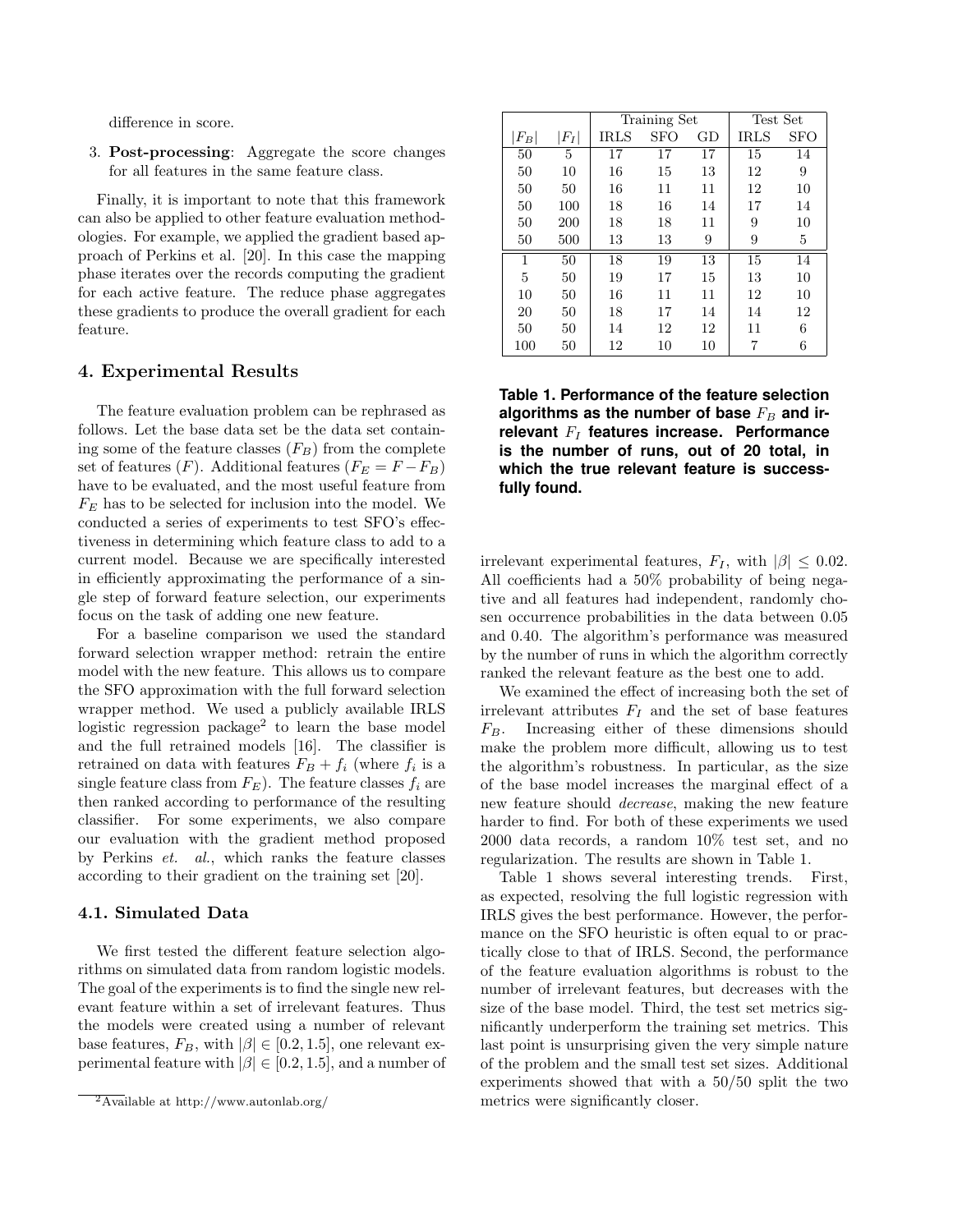#### 4.2. UCI data sets

We also examined the performance of the algorithms on two data sets from the UCI repository: the mushroom and internet ads data sets [3].

Mushroom. The mushroom data set contains 8124 instances, 22 nominal features, and binary class labels (poisonous and edible). One of the features had a number of missing values and was filtered out. We used a 10% test set in all of the experiments.

This is a good data set for testing feature evaluation methods since some fairly simple features can predict the class with high accuracy. For example, the rule:

odor = NOT (almond.OR.anise.OR.none)

gives an accuracy of 98.52%. Since our features are evaluated independent of each other, such rules are easily captured by the method.

Our first experiment consisted of simulating the first two rounds of feature selection. First we started with just the bias term  $(F_B = \{ \text{ bias } \})$  and evaluated all the features using our method, i.e.  $F_E = F$ . Table 2 shows the top 5 features according to IRLS, with their test set log-likelihood estimates, and the respective values and rankings when estimated using SFO. We observe that, in compliance with the data set description, the most informative feature was determined by both methods to be odor. Table 2 also shows the top 5 features from the second round when we start with  $F_B = \{ \text{bias}, \text{odor} \}$ }. It should be noted that in both rounds the features are ranked almost identically by the IRLS and SFO. Further, both methods have an identical choice for the best feature to add.

We also tested the case where we exploded the feature space by including all 232 possible conjunctions of feature classes:  $(f_i, f_j)$   $\forall i \neq j$ . Again, the base set of features only included the bias term. In this case we would expect conjunctions containing odor to provide several very close "almost equally good." options. As a result we would expect the SFO approximation to be a larger factor and lead SFO to choose a different feature from IRLS. The results of this run matched expectations with SFO and IRLS producing different orderings among the top features.

Internet Ads. Internet Ads is a larger set containing 1558 features (3 continuous, and rest binary) and 3279 instances. We divided each continuous feature into 10 binary features using linear binning. The first 500 feature classes (i.e. 527 binary features) were used as the base data set, and the rest of the 1059 features were evaluated. As before, we examine the features ranked by test set log-likelihood of SFO and the gradient method, and compare these selections by retraining IRLS.

|       | Feature             | IRLS  | <b>SFO</b> |      | GD             |
|-------|---------------------|-------|------------|------|----------------|
| $F_B$ | Class               | -LL   | -LL        | Rank | Rank           |
|       | odor                | 0.111 | 0.076      | 1    | $\overline{2}$ |
|       | spore-print-color   | 0.558 | 0.543      | 2    |                |
| bias  | gill-color          | 0.623 | 0.604      | 3    | 9              |
|       | stalk-surface-above | 0.696 | 0.692      | 5    | 3              |
|       | ring-type           | 0.711 | 0.687      | 4    | 8              |
|       | spore-print-color   | 0.074 | 0.069      | 1    | 5              |
|       | stalk-surface-above | 0.098 | 0.090      | 3    | 3              |
| bias, | population          | 0.099 | 0.092      | 5    | 6              |
| odor  | gill-color          | 0.099 | 0.091      | 4    |                |
|       | stalk-color-below   | 0.100 | 0.086      | 2    | $\overline{4}$ |

**Table 2. The negative test set log-likelihood for the top features in the Mushroom data set as selected by IRLS, the corresponding SFO scores, and rankings from SFO and the gradient method.**

Figure 3 shows the coverage for the complete ranking. Formally, we define the coverage at level  $x$  as the percentage of the top  $x$  features selected by an algorithm that are also selected by IRLS. Thus we use the IRLS wrapper method as a ground truth comparison.

As shown, the SFO method is much better than the gradient method throughout the range of the list. It is especially important to note that SFO correctly chooses the top 4 most important features from a choice of more than a thousand. On the other hand, the gradient method fails in ranking the features correctly, producing a completely different selection from IRLS for the first 79 features.

Table 3 shows the ranking of the top 3 features for each algorithm on several metrics. Note that SFO produces rankings that are very similar to those of full forward feature selection on all of the metrics. In the one case where the the two algorithms chose different "best features" the corresponding AUC scores were close enough that SFO's approximation did matter. In addition the numeric scores, which are not shown for clarity, are also very close indicating that we are getting good approximations.

# 4.3. RCV1-v2

To demonstrate a more realistic data size for the distributed SFO heuristic, we applied the algorithm to the RCV1-v2 data [18]. This data consists of stemmed tokens from text articles on a range of topics. We used the predefined training set, which contains 23,149 records and 47,152 features. As in [4], we used the "economics" (ECAT) category as the positive cases,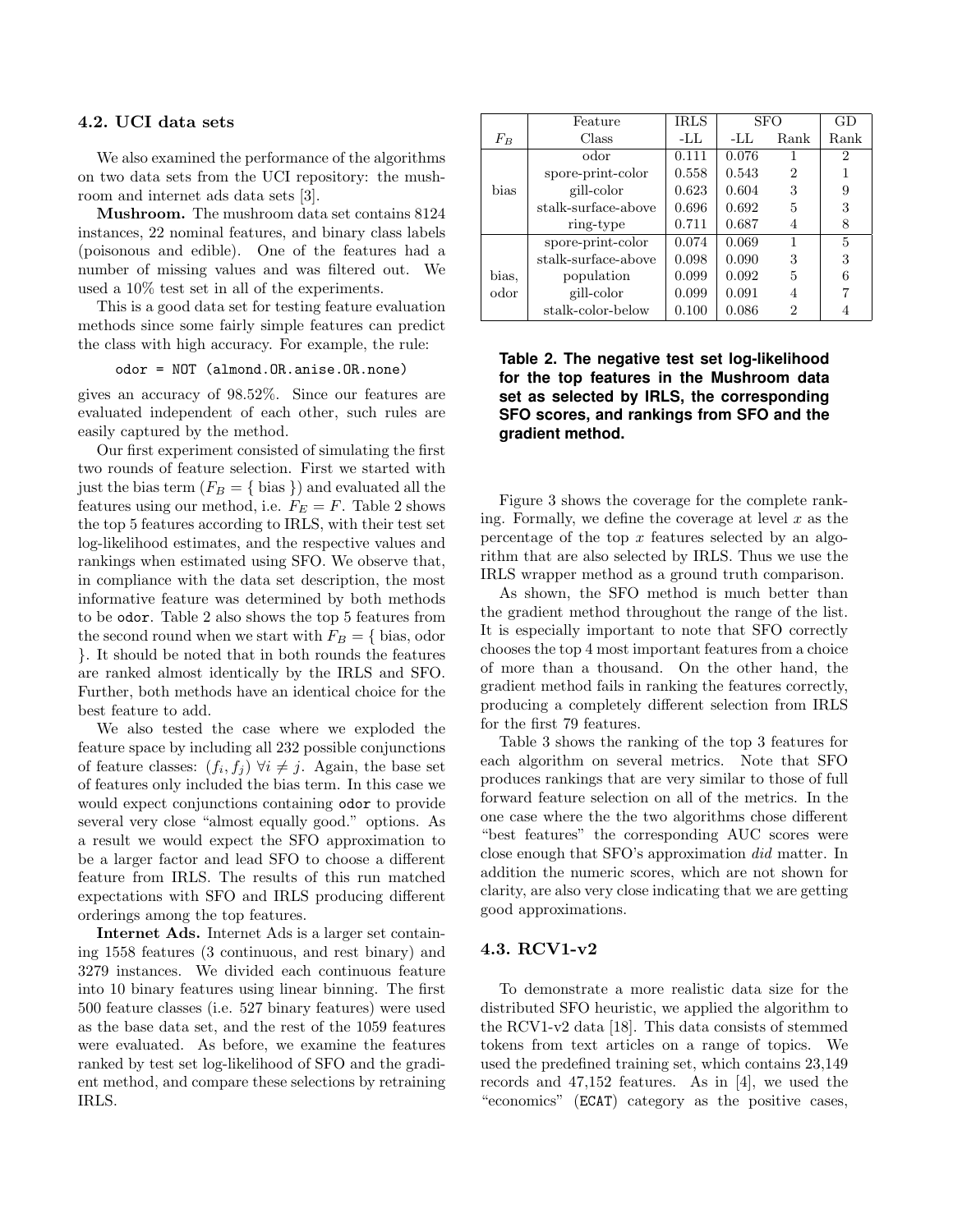|         | Training LL |            | Training AUC |            | Test LL     |            | Test AUC    |            |        |
|---------|-------------|------------|--------------|------------|-------------|------------|-------------|------------|--------|
| Rank    | <b>IRLS</b> | <b>SFO</b> | <b>IRLS</b>  | <b>SFO</b> | <b>IRLS</b> | <b>SFO</b> | <b>IRLS</b> | <b>SFO</b> | GD     |
|         | 1243        | 1243       | 1483         | 1243       | 1243        | 1243       | 1243        | 1243       | 1385   |
|         | 1399        | 1399       | 1243         | 1483       | 1399        | 1399       | 968         | 968        | $\ast$ |
|         | 1483        | 1344       | 968          | 1399       | 968         | 968        | 1399        | 1399       | $\ast$ |
| Overlap |             |            |              |            |             |            |             |            |        |

**Table 3. The top 3 features using the different algorithms and evaluation metrics. The overlap indicates how many of the top three features are in agreement with IRLS. \*Gradient descent had a 4-way tie among 1040, 1146, 1309, and 1391 for second place.**



**Figure 3. Coverage of the IRLS ranking by SFO and the Gradient method for the Internet Ads data. The features were ranked by test set log-likelihood.**

giving us 3,449 positive training instances.

As an initial experiment, we examined the initial features selected by SFO. Our initial base model was just the bias term and after each round we constructed a new base models with the features selected so far. Table 4 shows the top 5 results of SFO after each of the first 5 rounds under different levels of  $L_2$ regularization.

Table 4 shows several interesting and expected trends. First, the ordering of the attributes changes as we add features to the model. The use of a score such as loglikelihood means that we automatically down-rank features that no longer add as much expected benefit to the model, such as those correlated to features already in the base model. This effect is evident in the addition of "shar", which is in the first 5 attributes added despite not being ranked highly during the first round.

Second, we can clearly see the effect of regularization on the feature selection. For example, "shar" is moved from the fourth feature added up to the third when  $\lambda = 100$ . At the same time the estimated benefit of the features decrease as the regularization dampens the 1-dimensional optimization.

Finally, the improved performance of the underlying base model can be seen in the decreasing estimate benefit of new features. As the base model improves during each round each new feature is being targeted at just the residuals of the current model. A similar effect can be seen in the increasing stability of base model's parameters, such as the bias term.

We also compared the first 5 features that we add to our model with the features that Balakrishnan and Madigan found to have largest coefficients in their fully trained and regularized model [4]. Although this is not a fair comparison, because we are solving different problems, it still provides an interesting check as to our ability to find features that are useful in the final model. Three of the first five features added by SFO (econom, shar, and inflat), were listed in their top 10.

Finally, we looked that how the top ranked features change as we are allowed to use more data. The RCV1-v2 data set is pre-divided into single training set and four test sets. We ran the first two rounds of feature selection on an increasing amount of training data by using the records in the training set and 0 to 4 of the tests sets. This effectively performed feature selection using 3%, 28%, 52%, 77%, and 100% of the available data. The features estimated without regularization and were ranked by changes in training set loglikelihood.

The results are shown in Table 5. As expected, different features are ranked higher as we increased the data size from 3% to 28%. In particular, municip was chosen as the second feature when using  $3\%$ , but share was chosen in all other cases. However, after increasing to 28% of the data the rankings are roughly stable. It is also interesting to note that with the increased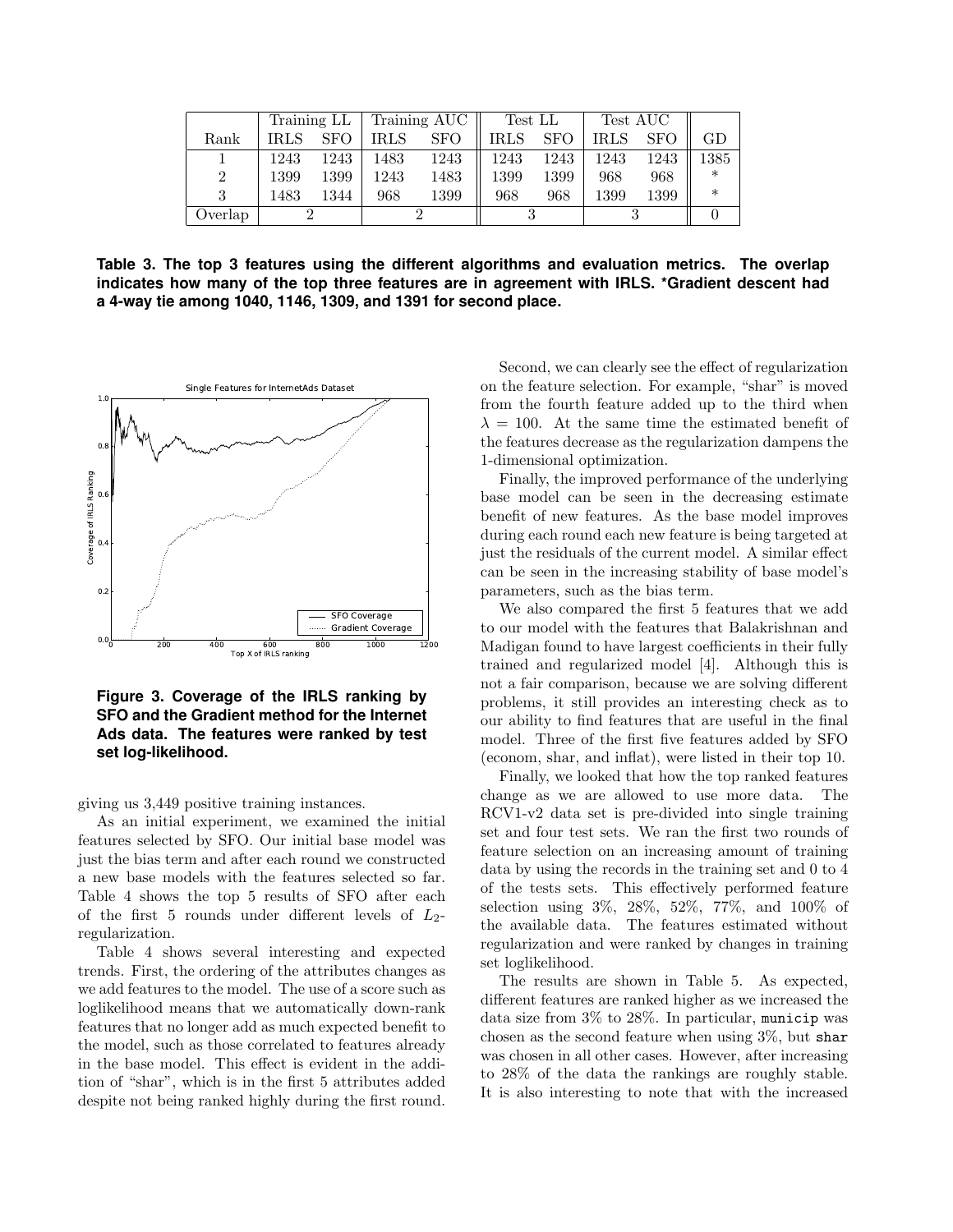| $\lambda$ | Round 1 |       | Round $\overline{2}$        |       | Round 3           |       | Round 4 |       | Round 5           |      |
|-----------|---------|-------|-----------------------------|-------|-------------------|-------|---------|-------|-------------------|------|
| 0.0       | econom  | 283.7 | municip                     | 204.3 | deficit           | 110.2 | shar    | 106.7 | inflat            | 79.5 |
|           | deficit | 213.7 | shar                        | 139.3 | shar              | 106.8 | statist | 82.1  | wag               | 77.1 |
|           | inflat  | 190.1 | coupon                      | 131.3 | statist           | 90.2  | wag     | 79.7  | statist           | 76.5 |
|           | gdp     | 182.9 | obligat                     | 110.3 | inflat            | 87.2  | profit  | 79.1  | moody             | 68.6 |
|           | municip | 176.3 | profit                      | 106.1 | gdp               | 86.6  | inflat  | 74.7  | $\mathit{digest}$ | 66.0 |
|           | econom  | 283.5 | municip                     | 201.4 | deficit           | 108.7 | shar    | 106.1 | inflat            | 78.5 |
|           | deficit | 211.6 | moody                       | 189.8 | shar              | 106.3 | statist | 80.3  | statist           | 74.9 |
| 10.0      | inflat  | 188.4 | shar                        | 138.7 | statist           | 88.3  | profit  | 77.8  | wag               | 74.6 |
|           | gdp     | 177.7 | coupon                      | 129.2 | inflat            | 86.2  | wag     | 77.2  | moody             | 66.4 |
|           | budget  | 165.0 | obligat                     | 105.6 | gdp               | 83.4  | inflat  | 72.8  | coupon            | 56.6 |
|           | econom  | 269.4 | $\overline{\text{municip}}$ | 133.5 | shar              | 91.2  | deficit | 76.6  | inflat            | 54.3 |
| 100.0     | deficit | 153.7 | shar                        | 120.4 | deficit           | 76.0  | inflat  | 64.9  | presal            | 50.4 |
|           | inflat  | 139.3 | moody                       | 116.1 | $\mathcal{c}$ los | 62.4  | budget  | 58.4  | $\mathcal{c}$ los | 47.0 |
|           | budget  | 132.9 | coupon                      | 80.7  | inflat            | 61.8  | statist | 50.6  | statist           | 45.1 |
|           | municip | 118.4 | profit                      | 80.1  | profit            | 60.8  | balanc  | 49.9  | pct               | 44.2 |

**Table 4. The top 5 features and their estimated improvement in training set loglikelihood for the first** 5 rounds of feature selection with two different levels of  $L_2$ -regularization. The features in italics **have negative estimated coefficients.**

amount of data, SFO's two initial feature selections match the largest coefficients found by Balakrishnan and Madigan's RMMP algorithm on their training set  $+ 2$  test set case [4].

This last experiment also demonstrates the potential scalability of this approach over a traditional wrapper algorithm. Fully relearning the models, would require solving 288,062 logistic regressions over 804,414 records. Instead we are able to parallelize the approach and only touch each record a single time.

### 4.4. Timing Results

To test the effectiveness of using the map-reduce framework, we examined the wall clock running time of the algorithm as we varied the number of machines. We computed the time required relative to the single machine implementation. We used two data sets, one with 1,000,000 records and 50,000 features, and the other with 10,000,000 records and 100,000 features. The true  $\beta$  coefficients were randomly generated from the range  $[-0.5, 0.5]$ . Each record contains exactly 20 active features selected randomly without replacement. The base model has a prior probability of 0.5.

Figure 4 shows a clear benefit as we increase the number of machines. The deviation from ideal when using higher number of machines in the Speed Up plots 4(b) and 4(d) occurs since the benefit of adding machines decreases as the constant startup costs begin to become an increasing factor. Despite the decreasing returns with the number of machines, we can expect this parallelization to provide significant wall clock savings for large data sets or feature sets. This can be observed by noticing that the deviation from ideal is less for the larger dataset (for the same number of machines). Further, we expect the marginal benefit of adding machines to increase with the computational cost of computing the features. This type of parallelization becomes more important when we consider non-trivial features, such as those requiring string parsing.

# 5 Related Work

Our work is based on forward selection framework. Forward selection was introduced by Whitney [22]. Such wrapper algorithms are expected to perform well, but often at the cost of high computational complexity [14]. An opposite approach, backward elimination, also suffers from similiar problems: Abe [1] discusses the benefits and computational costs of a modified backward feature selection algorithm and ultimately suggests batching the features to improve the efficiency.

Della Pietra et al. [9] describe a feature selection method for random fields that holds the features in the current model fixed and selects the new feature by minimizing the KL-divergence of the model with the empirical data. McCallum [19] introduces a similar method for conditional random fields, but his algorithm chooses the feature that maximizes the new model's loglikeli-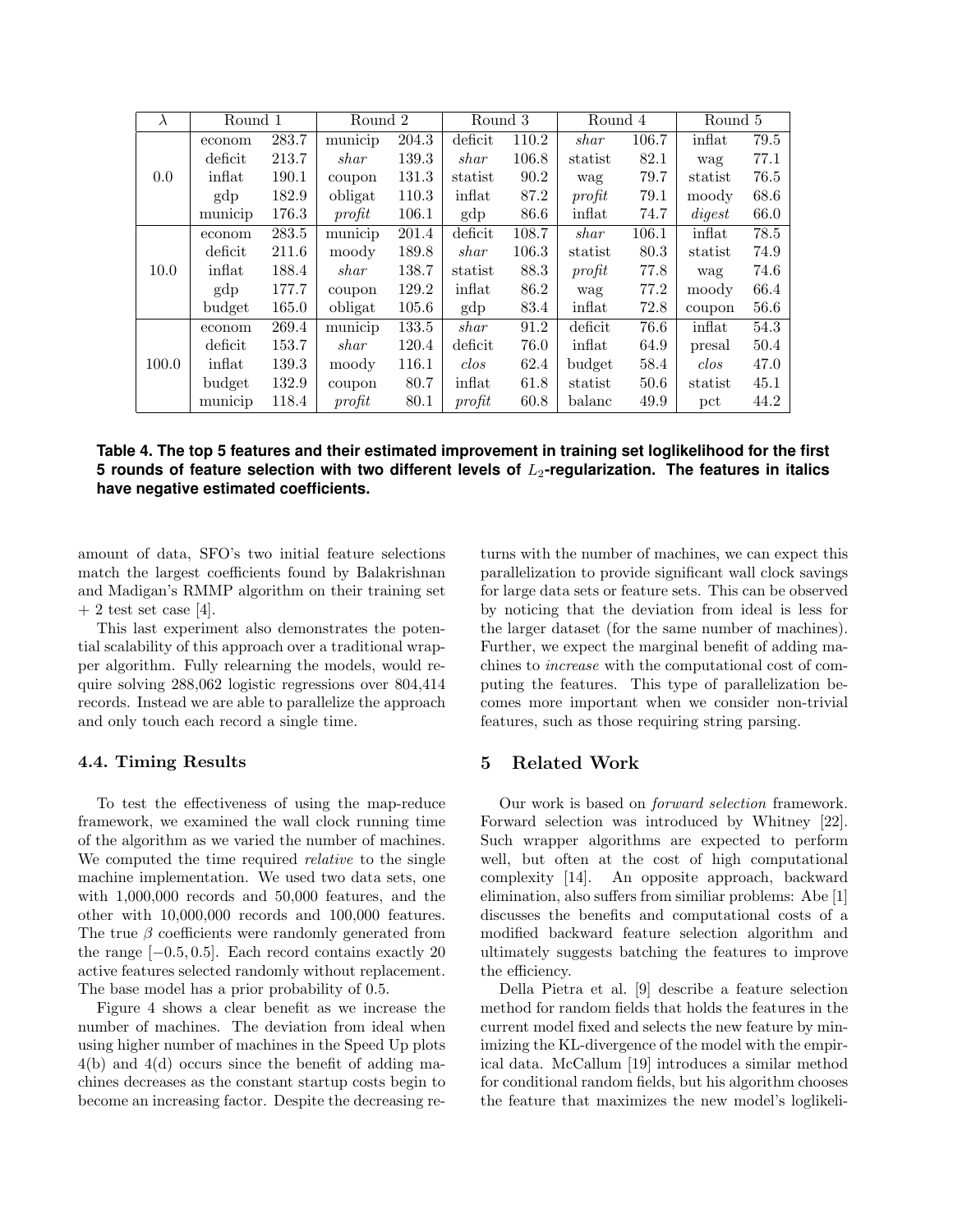|                  | $0\%$ Test Set | $25\%$ Test Set | $50\%$ Test Set | 75% Test Set | $100\%$ Test Set |
|------------------|----------------|-----------------|-----------------|--------------|------------------|
| $\overline{N}$   | 23,149         | 222,477         | 421,816         | 621,392      | 804,414          |
| D                | 47,152         | 146,582         | 204,052         | 249,587      | 288,062          |
|                  | econom         | econom          | econom          | econom       | econom           |
| Round 1          | deficit        | deficit         | deficit         | deficit      | budget           |
| Top <sub>5</sub> | inflat         | budget          | budget          | budget       | deficit          |
| Features         | gdp            | gdp             | gdp             | gdp          | gdp              |
|                  | municip        | monet           | inflat          | monet        | monet            |
|                  | municip        | shar            | shar            | shar         | shar             |
| Round 2          | shar           | municip         | municip         | municip      | municip          |
| Top 5            | coupon         | moody           | moody           | moody        | moody            |
| Features         | obligat        | deficit         | deficit         | budget       | budget           |
|                  | profit         | budget          | budget          | deficit      | coupon           |

### **Table 5. Top 5 features for the first two rounds of feature selection with different training sizes.**

hood instead. Both of these techniques use Newton's method to solve the resulting one-dimensional optimization problems.

Several other works have also used feature-wise evaluation functions that incorporate predictions of the existing model. Perkins et al. [20] employ feature's gradient as part of their Grafting algorithm. Fleuret [11] developed a filter method based on conditional mutual information. It chooses features that maximize the minimum mutual information with the response variable conditioned on each of the features already in the model.

Eyheramendy and Madigan [10] invented the Posterior Inclusion Probability approach. It is based on knowledge of the type of model that will be used (e.g. Poisson, Bernoulli, etc.), but only in closed forms.

Some of the feature selection techniques described above bear similarity to our algorithm, however, our work goes beyond these approaches. First, we use the resulting approximate model to rank the features on potential range of metrics, such as AUC or test set performance. Second, we present a highly parallel algorithm that allows us to easily scale to very large data sets.

In addition to the methods mentioned above, there exists a wide range of alternate feature selection algorithms. Those include filter methods, such as RE-LIEF [15] and FOCUS [2], where feature evaluation is independent of the underlying learning algorithm. Another approach to feature selection is to automatically select features through regularization or feature priors. LASSO [21] is a well known algorithm of this type based on  $L_1$  penalty. More recently Krishnapuram et al. [17] proposed Bayesian methods for joint learning and feature selection. For a good survey of other classes of feature selection techniques we refer

the interested reader to [7].

### 6. Conclusions and Future Directions

In this paper we presented a new heuristic and a highly parallel algorithm for forward feature evaluation. The SFO heuristic provides an approximation of the effect of adding a new feature to the model. Empirically, we showed that this heuristic results in a good performance and is comparable to techniques that relearn the whole model. Unlike other feature-wise approaches, the approximate model can also be used to evaluate the feature's performance on a range of other metrics and on validation set performance. Further, the coefficients estimated by the SFO heuristic can provide useful starting points to relearn the model and can provide insights into the structure of the problem.

We described a highly parallel algorithm, based on the map-reduce framework, for performing feature evaluation. This approach makes feature evaluation tractable on massive data sets. Further, it can trivially be applied to the SFO heuristic as well as other known heuristics. We showed that using approximate loglikelihood computations based on histogram data can further reduce the computational cost.

In the future, we would like to extend this work to more complex feature evaluation tasks. For example, limited correlation data could be maintained to facilitate evaluating pairs of feature classes. Alternatively similar techniques may be applied to backward feature selection, allowing us to quickly perform informed random walks in model space. In addition, we would like to apply SFO to directly optimizing other metrics.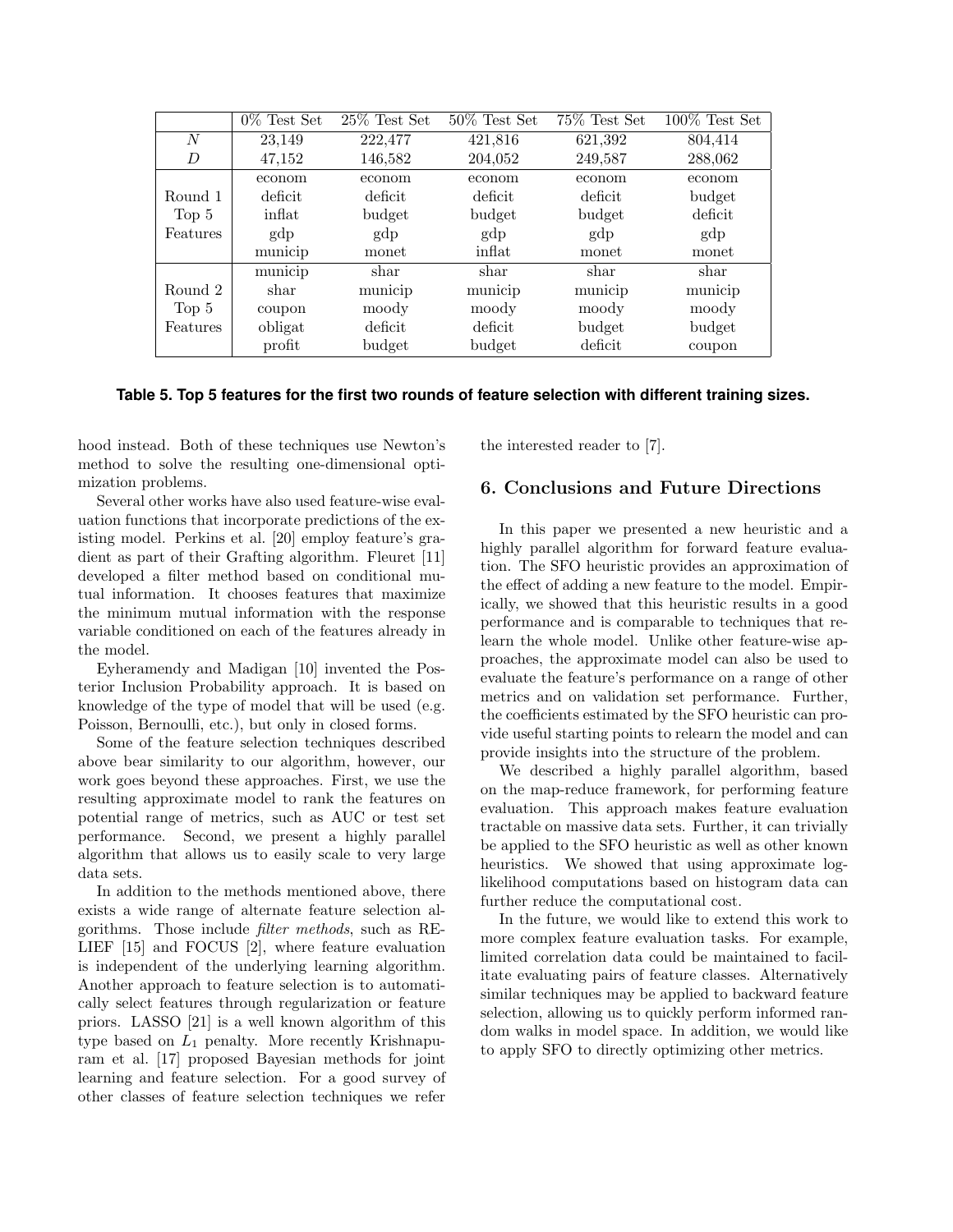

(a) Relative Running Time (1,000,000 records / 50,000 features)



 $1^{\prime}$ 가 카. 4 F 카. 6 F 가. 8ŀ 9  $10<sub>1</sub>$ 

Speed Up

**Figure 4. Relative Time and Speed plots of the distributed SFO evaluator versus the number of machines used for 1,000,000 records / 50,000 features (a and b) and 10,000,000 records / 100,000 features (c and d). The Speed Up plots are inverse of the relative time plots, where the dashed line represents ideal behavior.**

#### References

- [1] S. Abe. Modified backward feature selection by cross validation. In 13th European Symposium On Artificial Neural Networks, 2005.
- [2] H. Almuallim and T. G. Dietterich. Learning with many irrelevant features. In Proceedings of the Ninth National Conference on Artificial Intelligence (AAAI-91), pages 547–552. AAAI Press, 1991.
- [3] A. Asuncion and D. Newman. UCI machine learning repository, 2007.
- [4] S. Balakrishnan and D. Madigan. Algorithms for sparse linear classifiers in the massive data setting. Journal of Machine Learning Research, 2008. to appear.

[5] A. Buja, T. J. Hastie, and R. J. Tibshirani. Linear smoothers and additive models (with discussion). Annals of Statistics, 17:453–555, 1989.

1 2 3 4 5 6 7 8 9 10 Machines

- [6] R. Caruana, N. Karampatziakis, and A. Yessenalina. An empirical evaluation of supervised learning in high dimensions. In Proceedings of the 25th International Conference on Machine Learning, (ICML 2008), 2008.
- [7] M. Dash and H. Liu. Feature selection for classification. Intelligent Data Analysis - An International Journal, 1(3), 1997.
- [8] J. Dean and S. Ghemawat. Mapreduce: Simplified data processing on large clusters. In OSDI'04: Sixth Symposium on Operating System Design and Implementation, 2004.
- [9] S. Della Pietra, V. Della Pietra, and J. Lafferty. In-